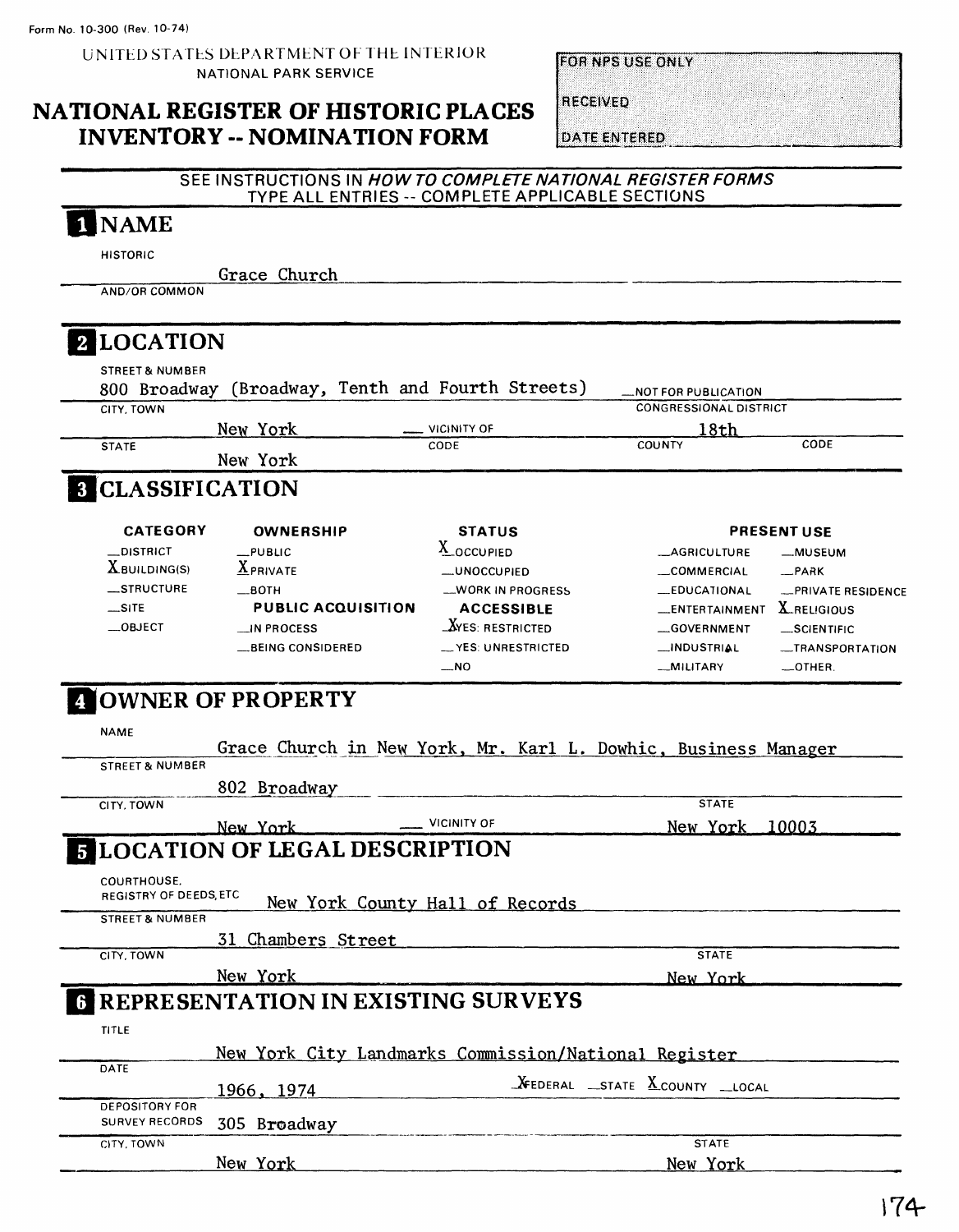# **DESCRIPTION**

| <b>CONDITION</b>                                                      |             | <b>CHECK ONE</b>               | <b>CHECK ONE</b>                  |                            |
|-----------------------------------------------------------------------|-------------|--------------------------------|-----------------------------------|----------------------------|
| $X$ excellent (church) $D$ deteriorated<br>$X_{\text{GOOD}}$ (houses) | $\_$ RUINS  | __UNALTERED<br><b>XALTERED</b> | <b>XORIGINAL SITE</b><br>$-MOVED$ | $DATE$ <sub>___</sub> ____ |
| $\_FAIR$                                                              | __UNEXPOSED |                                |                                   |                            |

*——————————***DESCRIBE-THE PRESENT AND ORIGINAL (IF KNOWN) PHYSICAL APPEARANCE**

Grace Church occupies the southern half of a long, narrow, trapezoidal block bounded by 10th, Fourth Avenue and Broadway, where Broadway turns and commences its westward slant across Manhattan. With its dramatic spire the church effectively dominates the northward vista at this turn in Broadway.

Constructed of marble, Grace Church (800 Broadway), is rectangular in plan, arranged behind a square tower set on the longitudinal axis. The main entrance, located at the base of the tower is surmounted by a gable and a rose-window followed, above the roof level, by the high traceried openings of the belfry. Rising above the belfry, the tower, embellished by corner pinnacles makes a transition from square to octagonal, terminating ultimately in a slender spire. The marble side walls of the nave consist of a rhythm of pointed-arch windows interspersed by buttresses surmounted by pinnacles. Behind the tower, a crenellated parapet forms the top of the church's bearing walls. The dramatically vertical, vaulted, interior space is adorned by 46 English stained glass windows of which the exceptionally large ones in the transcepts and over the altar are particularly striking.

Located immediately north of the church but recessed further on the lot, the essentially square Rectory (804 Broadway), despite the symmetry of its basic shape and its gables, owes its asymmetrical appearance to the differentiating treatment of bay windows. The ecclesiastical character of the church has been carried over into this residence in the use of pinnacled corner buttresses, gables ornamented by crockets and finials, pointed arch windows and fine tracery. Projecting forward to form a vestibule, the main entrance, located in the central bay of the west (front) elevation, is crowned by a richly decorated gable and flanked by pinnacled, miniature, corner buttresses.

The Chantry, adjoining the south elevation of the church, and Grace House, connecting the church with the Rectory on the north, are both irregularly shaped additions skillfully designed at a later date in the same style. The narrow front (west) elevation of Grace House, dominated by a spired 3-story projecting bay, blends so subtly into the asymmetrical pattern established in the Rectory that it appears to be inherently part of the residence.

This description was provided by Lynn A. Beebe, New York State, Division for Historic Preservation.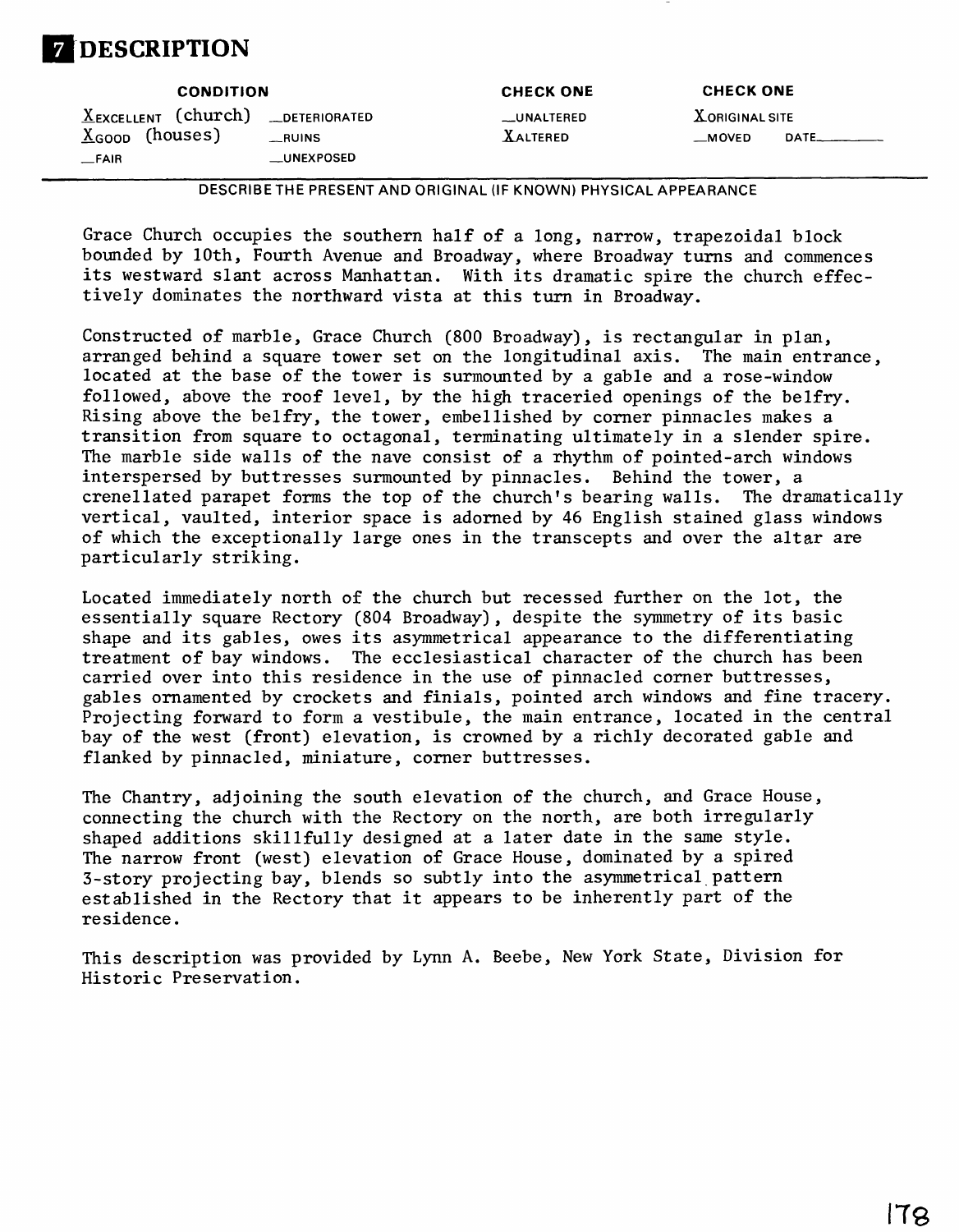

| <b>SPECIFIC DATES</b>       | 1813-1816              | <b>BUILDER/ARCHITECT</b>                         | Iames Renwick          | (1818-1805)<br>$\mathbf{I}$ |
|-----------------------------|------------------------|--------------------------------------------------|------------------------|-----------------------------|
|                             |                        | __INVENTION                                      |                        |                             |
| $-1900-$                    | COMMUNICATIONS         | __INDUSTRY                                       | _POLITICS/GOVERNMENT   | _OTHER (SPECIFY)            |
| $\underline{X}_{1800-1899}$ | COMMERCE               | __EXPLORATION/SETTLEMENT                         | _PHILOSOPHY            | <b>LIRANSPORTATION</b>      |
| _1700-1799                  | $\_$ ART               | <b>LENGINEERING</b>                              | _MUSIC                 | $-$ THEATER                 |
| $-1600-1699$                | <b>AARCHITECTURE</b>   | $EDUCA$ TION                                     | -MILITARY              | _SOCIAL/HUMANITARIAN        |
| .1500-1599                  | <b>AGRICULTURE</b>     | __ECONOMICS                                      | <b>LITERATURE</b>      | __SCULPTURE                 |
| _1400-1499                  | ARCHEOLOGY-HISTORIC    | CONSERVATION                                     | $\mathsf{LAW}$         | $\_$ SCIENCE                |
| _PREHISTORIC                | ARCHFOLOGY-PREHISTORIC | COMMUNITY PLANNING                               | LANDSCAPE ARCHITECTURE | $A$ RELIGION                |
| PERIOD                      |                        | AREAS OF SIGNIFICANCE -- CHECK AND JUSTIFY BELOW |                        |                             |

#### **STATEMENT OF SIGNIFICANCE**

Grace Church is the first masterpiece of James Renwick, Jr., who would become, after Richard Upjohn, one of the foremost practitioners of the Gothic Revival style. As the new Medievalism eclipsed the Greek mode James Renwick was creating Grace Church and then Saint Patrick's Cathedral--two of the most impressive examples of this mid-century style in America.

Renwick's reputation was firmly established with this commission when he was only 25 years old. English in taste, based on the theories and designs of A. W. Pugin, Grace reflected those high moral values so typical of a romantic era. One contemporary critic wrote of "the architecture of Christianity, the sublime, the glorious Gothic." Perhaps the purest expression of these theories was ecclesiastical, the churches made a valiant attempt at archaeological accuracy--the "Gothick" houses and castles with cusps, crockets and turrets were confections that no medieval man would ever recognize.

Writing in the North American Review in 1844, architect Arthur Gilman stated that Richard Upjohn's nearly completed Trinity Church "surpasses any church erected in England since the revival of the pointed style."<sup>1</sup> Grace Church, began two years later on October 30, 1843, was under construction at the same time--in the opinion of contemporary Philip Hone destined to be "second only to the magnificent Trinity."<sup>2</sup> According to historian Phoebe Stanton,

Comparison of the two shows how rapidly competence in the Gothic style developed in the United States, for even if the difference between the tastes and personal styles of Upjohn and Renwick are acknowledged, Grace Church is more tightly knit, uniform, and less dry than Trinity... (The) major difference between the two lies in the way in which Renwick developed the ornamental possibilities of the style and reduced the amount of inert masonry in the elevation. It is tempting to link Renwick's design with the drawing in (Pugin's book) True Principles, but, though there are similarities between them they are not as obvious as in the case of Trinity...Grace Church is...too brilliant and too free to derive its character solely from the Pugin illustration.<sup>3</sup>

IStanton, Phoebe, The Gothic Revival and American Church Architecture, John Hopkins Press, Baltimore, p. 56.

<sup>2</sup>Hone, Philip, The Diary of Philip Hone 1828-1851, Dodd Mead  $6 \text{ Co.}$ , N.Y. 1910, p. 252.

 $3$ Stanton, pp. 65-68.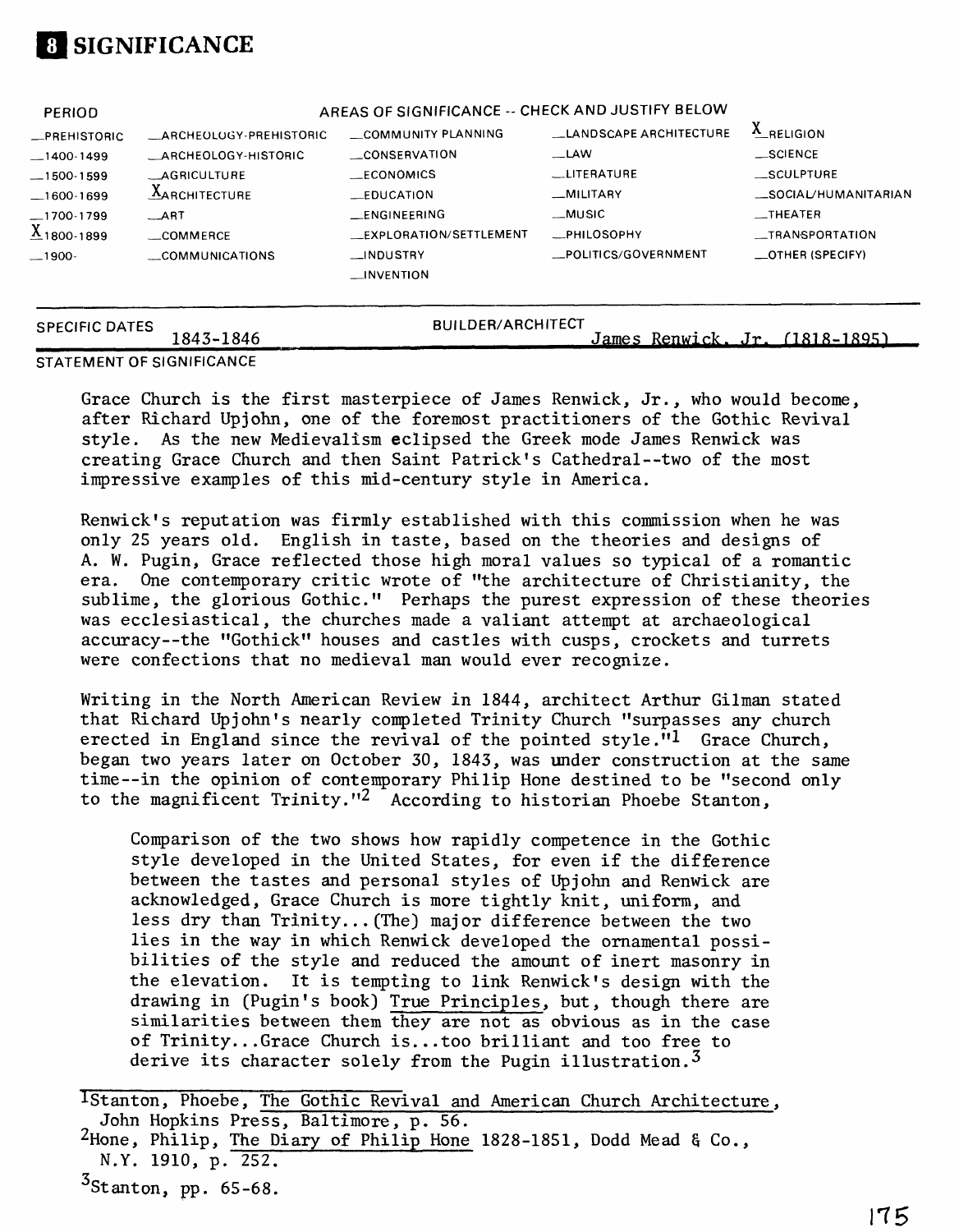### **I MAJOR BIBLIOGRAPHICAL REFERENCES**

(See continuation sheet).

### **3GEOGRAPHICAL DATA**

ACREAGE OF NOMINATED PROPERTY **approximately one acre** UTM REFERENCES

| . .<br><b></b><br>. .  | $\Omega$<br>ი . ი<br>۱4<br>. X. |                        |                |
|------------------------|---------------------------------|------------------------|----------------|
| <b>EASTING</b><br>ZONE | <b>NORTHING</b>                 | <b>EASTING</b><br>ZONE | :THING<br>NOR. |
| $\sim$                 |                                 |                        |                |

VERBAL BOUNDARY DESCRIPTION Bounded on the West by Broadway; on the north by Lot 9 (806 Broadway); on the east by Lots 30-33 (102, 100, 98 and 94 Park Avenue South, a/k/a Fourth Avenue), the rear of the lots of Grace Church Houses (92, 90 and 88 Park Avenue South, a/k/a Fourth Avenue) and Lots 37-39 and 41 (86, 84, 80-2 Park Avenue South, a/k/a Fourth Avenue); on the south by East 10th Street. Building lots, together, from the south-west corner; north 240.4'; then east 150'; then south approximately 245'; then west 152.8'.

|                                                                                                                                                                                                                                                                                                                                                                               | LIST ALL STATES AND COUNTIES FOR PROPERTIES OVERLAPPING STATE OR COUNTY BOUNDARIES |               |                         |             |
|-------------------------------------------------------------------------------------------------------------------------------------------------------------------------------------------------------------------------------------------------------------------------------------------------------------------------------------------------------------------------------|------------------------------------------------------------------------------------|---------------|-------------------------|-------------|
| <b>STATE</b>                                                                                                                                                                                                                                                                                                                                                                  | CODE                                                                               | <b>COUNTY</b> |                         | <b>CODE</b> |
| <b>STATE</b>                                                                                                                                                                                                                                                                                                                                                                  | CODE                                                                               | <b>COUNTY</b> |                         | <b>CODE</b> |
| <b>FORM PREPARED BY</b><br><b>NAME / TITLE</b>                                                                                                                                                                                                                                                                                                                                |                                                                                    |               |                         |             |
| Carolyn Pitts, Architectural Historian                                                                                                                                                                                                                                                                                                                                        |                                                                                    |               |                         |             |
| <b>ORGANIZATION</b>                                                                                                                                                                                                                                                                                                                                                           |                                                                                    |               | DATE                    |             |
| National Park Service - Historic Sites Survey Division                                                                                                                                                                                                                                                                                                                        |                                                                                    |               | 4/19/77                 |             |
| <b>STREET &amp; NUMBER</b>                                                                                                                                                                                                                                                                                                                                                    |                                                                                    |               | <b>TELEPHONE</b>        |             |
| 1100 L Street. NW.                                                                                                                                                                                                                                                                                                                                                            |                                                                                    |               | 202 523-5464            |             |
| CITY OR TOWN                                                                                                                                                                                                                                                                                                                                                                  |                                                                                    |               | <b>STATE</b>            |             |
| Washington, D. C.                                                                                                                                                                                                                                                                                                                                                             |                                                                                    |               |                         |             |
| STATE HISTORIC PRESERVATION OFFICER CERTIFICATION                                                                                                                                                                                                                                                                                                                             |                                                                                    |               |                         |             |
|                                                                                                                                                                                                                                                                                                                                                                               | THE EVALUATED SIGNIFICANCE OF THIS PROPERTY WITHIN THE STATE IS:                   |               |                         |             |
| NATIONAL <sub>___</sub>                                                                                                                                                                                                                                                                                                                                                       |                                                                                    | STATE____     | $LOCAL$ <sub>____</sub> |             |
| As the designated State Historic Preservation Officer for the National Historic Preservation Act of 1966 (Public Law 89-665). I<br>hereby nominate this property for inclusion in the National Register and certify that it has been evaluated according to the<br>criteria and procedures set forth by the National Park Service.<br><b>FEDERAL REPRESENTATIVE SIGNATURE</b> |                                                                                    |               |                         |             |
|                                                                                                                                                                                                                                                                                                                                                                               |                                                                                    |               |                         |             |
| <b>TITLE</b>                                                                                                                                                                                                                                                                                                                                                                  |                                                                                    |               | <b>DATE</b>             |             |
| <b>FOR NPS USE ONLY</b><br><b>I HEREBY CERTIFY THAT THIS PROPERTY IS INCLUDED IN THE NATIONAL REGISTER</b>                                                                                                                                                                                                                                                                    |                                                                                    |               |                         |             |
|                                                                                                                                                                                                                                                                                                                                                                               |                                                                                    |               | DATE                    |             |
| DIRECTOR, OFFICE OF ARCHEOLOGY AND HISTORIC PRESERVATION<br>ATTEST.                                                                                                                                                                                                                                                                                                           |                                                                                    |               | DATE                    |             |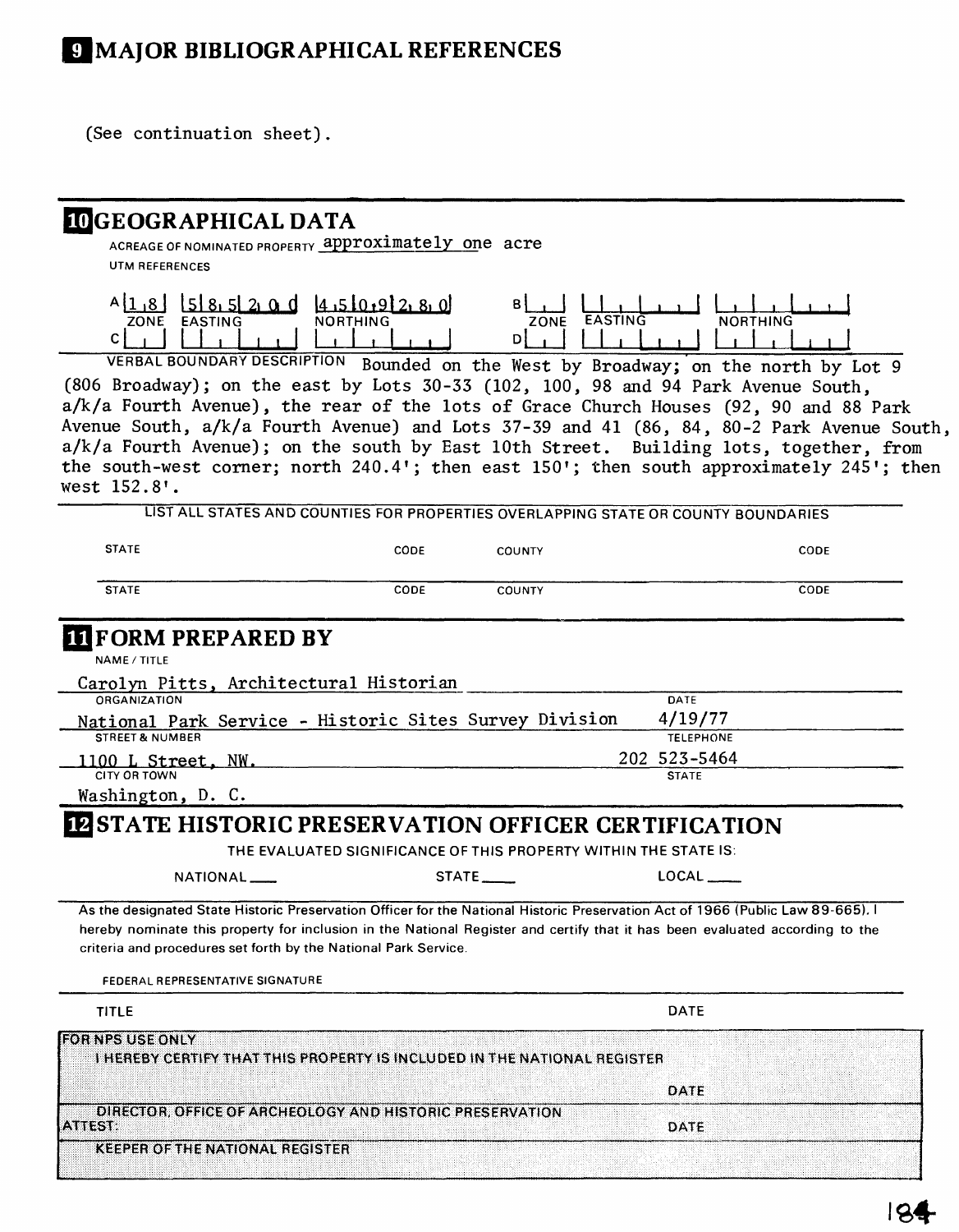#### **UNITED STATES DEPARTMENT OF THE INTERIOR NATIONAL PARK SERVICE**

**FOR NPS USE ONLY** 

**RECEIVED** 

**DATE ENTERED** 

## **NATIONAL REGISTER OF HISTORIC PLACES INVENTORY -- NOMINATION FORM**

**CONTINUATION SHEET** TEM NUMBER 8 PAGE 2

In Stanton's opinion Grace Church is "less monumental than Trinity and more elegant in its wealth of decorative detail." $4$ 

"Upjohn was a man of modest parentage, and his early training was as a cabinetmaker and as an apprentice in an English architect's office. Renwick, on the other hand, was the son of a Columbia College professor who had married into the Brevoort family, and, brought up in luxurious surroundings, he took the diversions of the rich for granted. His contemporary as an undergraduate at Columbia, George Templeton Strong, a remarkable diarist with a sharp eye for the arts and a sharper tongue, thought him the "most windy of all the bags of conceit and coxcombry that every dubbed themselves Architect." If St. Patrick's Cathedral is Renwick's most conspicuous ecclesiastical edifice, Grace Church in New York (it was completed when Renwick was only twenty-eight in 1846) is his most conspicuous architectural accomplishment, a moody and picturesque Gothic structure with a handsome parish house and rectory adjoining it. Most of Renwick's contemporaries were greatly impressed by it, though Mayor Hone was shocked at the prices for which pews were sold and the pew rents that were charged. (Owning a pew in those days was like owning a cooperative apartment now; a family paid for its pew and then had to pay the equivalent of "maintenance" to retain if for its private use.) "The new church at the head of Broadway is nearly finished and ready for consecration," Hone wrote in his diary.

This is to be a fashionable church, and already its aisles are filled...with gay parties of ladies in feathers and "mousselinedelaine dresses" and dandies with moustaches and high-heeled boots; the lofty arches resound with astute criticisms upon "Gothic architecture" from fair ladies who have had the advantage of foreign travel, and scientific remarks upon "acoustics" from elderly millionaires who do not hear quite as well as formerly.

 $\overline{\mathbf{q}_{\text{Ibid., p. 60}}}$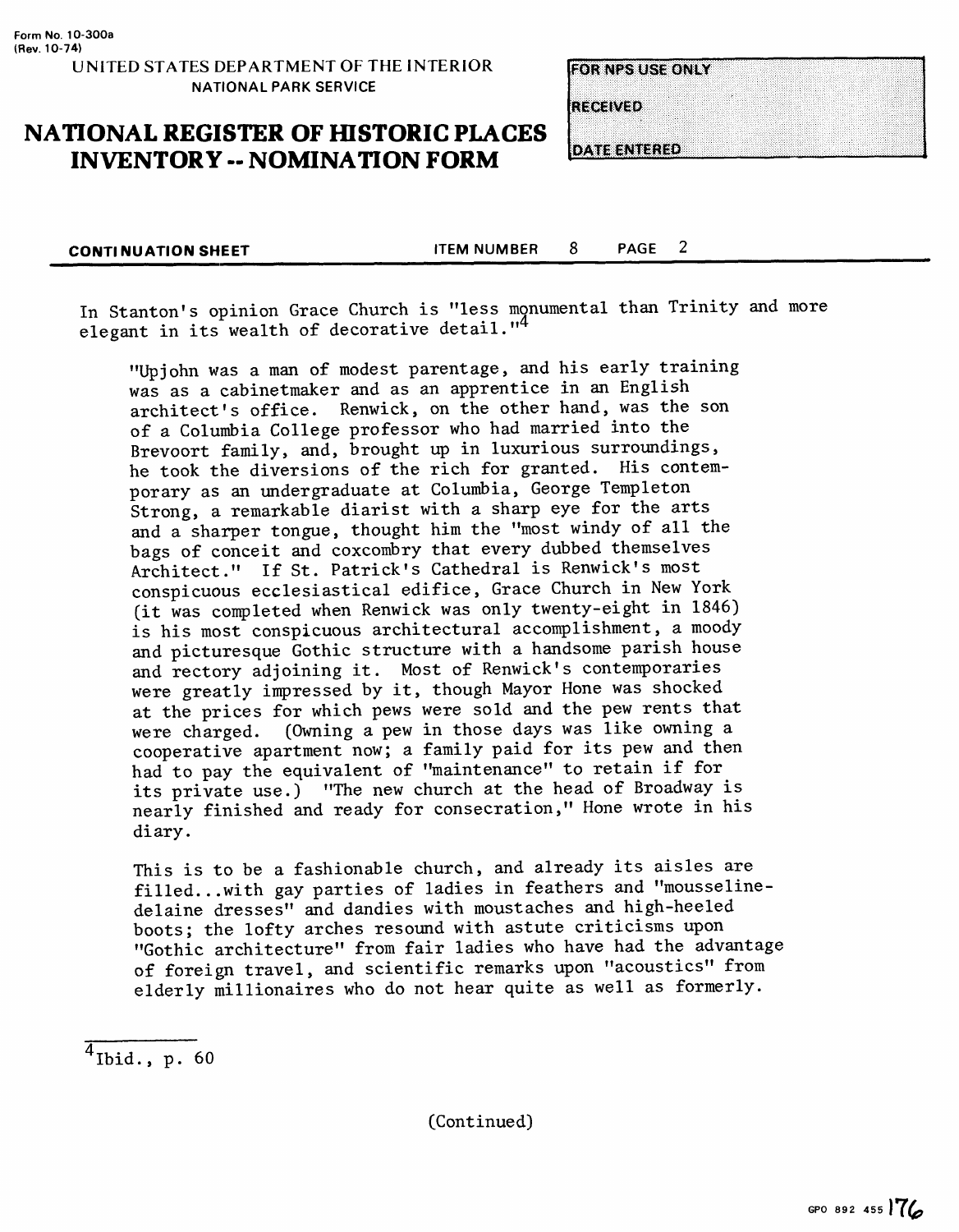#### **UNITED STATES DEPARTMENT OF THE INTERIOR NATIONAL PARK SERVICE**

**NATIONAL REGISTER OF HISTORIC PLACES** 

|  |  |  | OR NPS USE ONLY |
|--|--|--|-----------------|
|  |  |  |                 |
|  |  |  |                 |
|  |  |  |                 |
|  |  |  |                 |

RECEIVED

**DATE ENTERED** 

**INVENTORY -- NOMINATION FORM**

**CONTINUATION SHEET** ITEM NUMBER g PAGE  $\overline{3}$ 

There was a competition for Grace Church, though it appears that family position and favoritism got Renwick the job. His only qualifications as an architect were training as an engineer and employment on the building of the Erie Railroad and the Croton Aqueduct. He was, in a sense, part of the tradition of the gentleman amateurs who had built (or initiated) the buildings in the Nation's capital and the great mansions on the James. Strong, who could not find it in his heart to say a good word for Renwick, wrote of a conversation about Grace Church with its architect:

"If the infatuated monkey showed the slightest trace or germ of feeling for his art, one could pardon and pass over blunders and atrocities so gross as to be palpable even to my ignorance; but nature cut him out for a boss carpenter and the vanity and pretension that are endurable in an artist are not be endured in a mechanic, and especially not in one who is a mechanic in spite of his ennobling vocation, and degrades, vulgarizes, and pollutes every glorious idea of form of the successive eras of Christian art that he travesties and tampers with, as a sacrifice to the stolidity of building committees and his own love of fat jobs and profitable contracts.

He had many fat jobs. He designed hotels and stores, asylums and hospitals, apartment houses, row houses, and a workhouse for prisoners. He designed the main building for Vassar College, basing it on the Tuileries. But as a young man he was caught up in the prevailing romantic preoccupation with keeps and dungeons illuminated by flashes of lightning and ringing with the clash of sword on sheild."<sup>5</sup>

Later in the century (1877-79) the property on the Fourth Avenue side was developed by Renwick's firm and after his death by the Architects Heins and LaFarge, who designed St. John the Divine. The structures included a Chantry (1879), Grace House (1880), Grace Memorial House (1882-83), Clergy House (1902), and a Choir School. History has been kinder to Renwick than his critics. Grace Church is as much a masterpiece as his Smithsonian Castle on the Mall in the Nation's capital.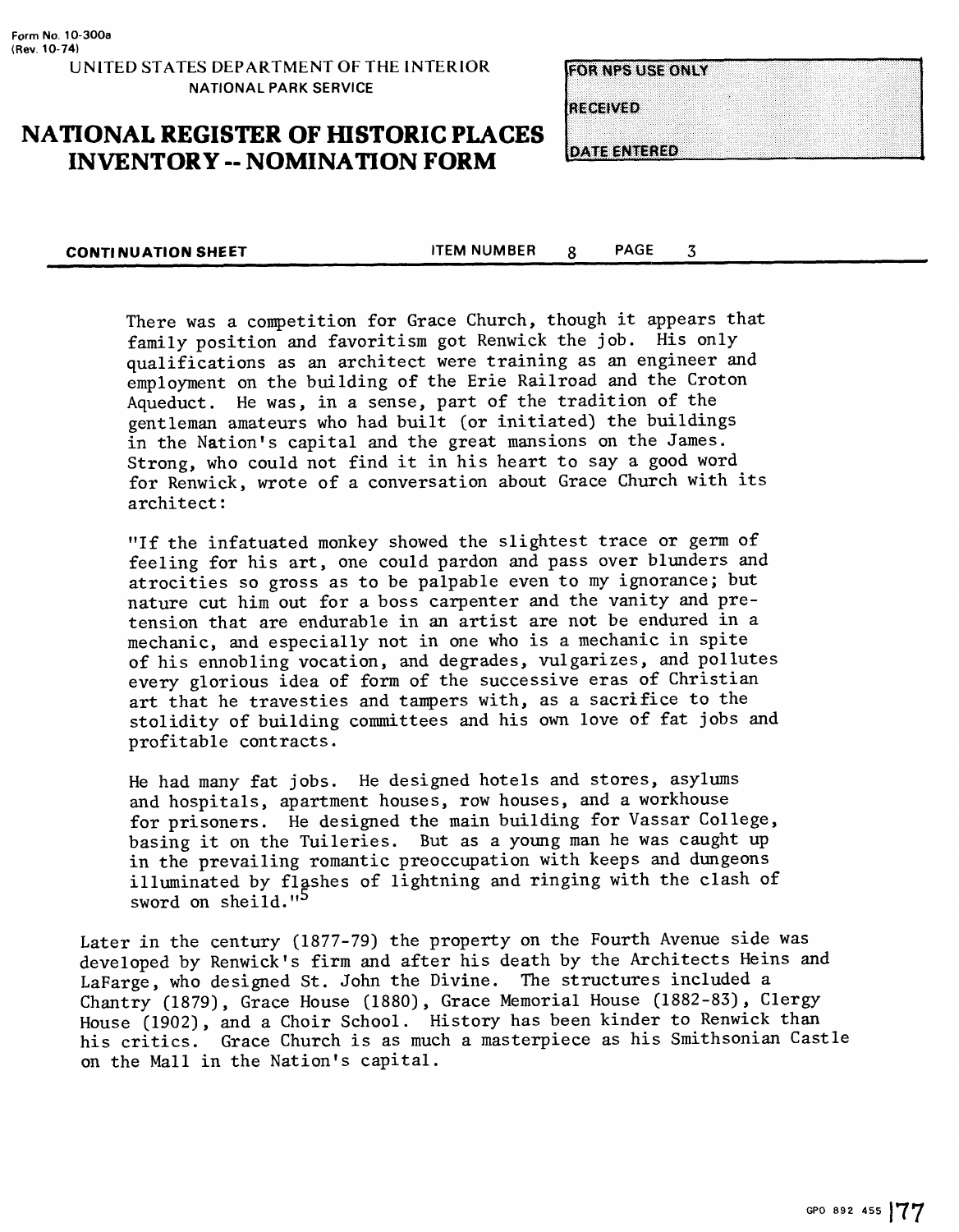**FOR NPS USE ONLY** 

**RECEIVED** 

**DATE ENTERED** 

### **NATIONAL REGISTER OF HISTORIC PLACES INVENTORY -- NOMINATION FORM**

Grace Church

**CONTINUATION SHEET**  $\overline{P}$  **ITEM NUMBER**  $\overline{P}$  **PAGE**  $\overline{P}$ 

Andrews, Wayne. Architecture, Ambition and Americans: A Social History of American Architecture. New York: The Free Press, 1964.

Hitchcock, Henry Russell. Architecture, Nineteenth and Twentieth Centuries. Baltimore: Pugin, 1958.

Hone, Philip. The Diary of Philip Hone, 1828-1851. Bayard Tuckerman, ed., New York: Dodd, Mead and Company, 1910.

King's Handbook of New York City, 1893. New York: Benjamin Blom Inc., 1972 (Re-issue), pp. 248-350.

Landmarks Designation Reports. New York City Landmarks Preservation Commission, 305 Broadway, New York, New York, 1966, 1974.

Loth, Calder and Sadler, Julius. The Only Proper Style, New York Graphic Society, Boston, 1975.

Lynes, Russell. The Art Makers of 19th Century America, Athenaeum, Boston, 1970.

Stanton, Phoebe. The Gothic Revival and American Church Architecture: An Episode in Taste, 1840-1856. Baltimore: Johns Hopkins Press, 1968.

Whitney, Henry F. and Elsie Rathburn Whitney. Biographical Dictionary of American Architects (Deceased). Los Angeles: Hennessey and Ingalls, Inc., 1970, pp. 501-502.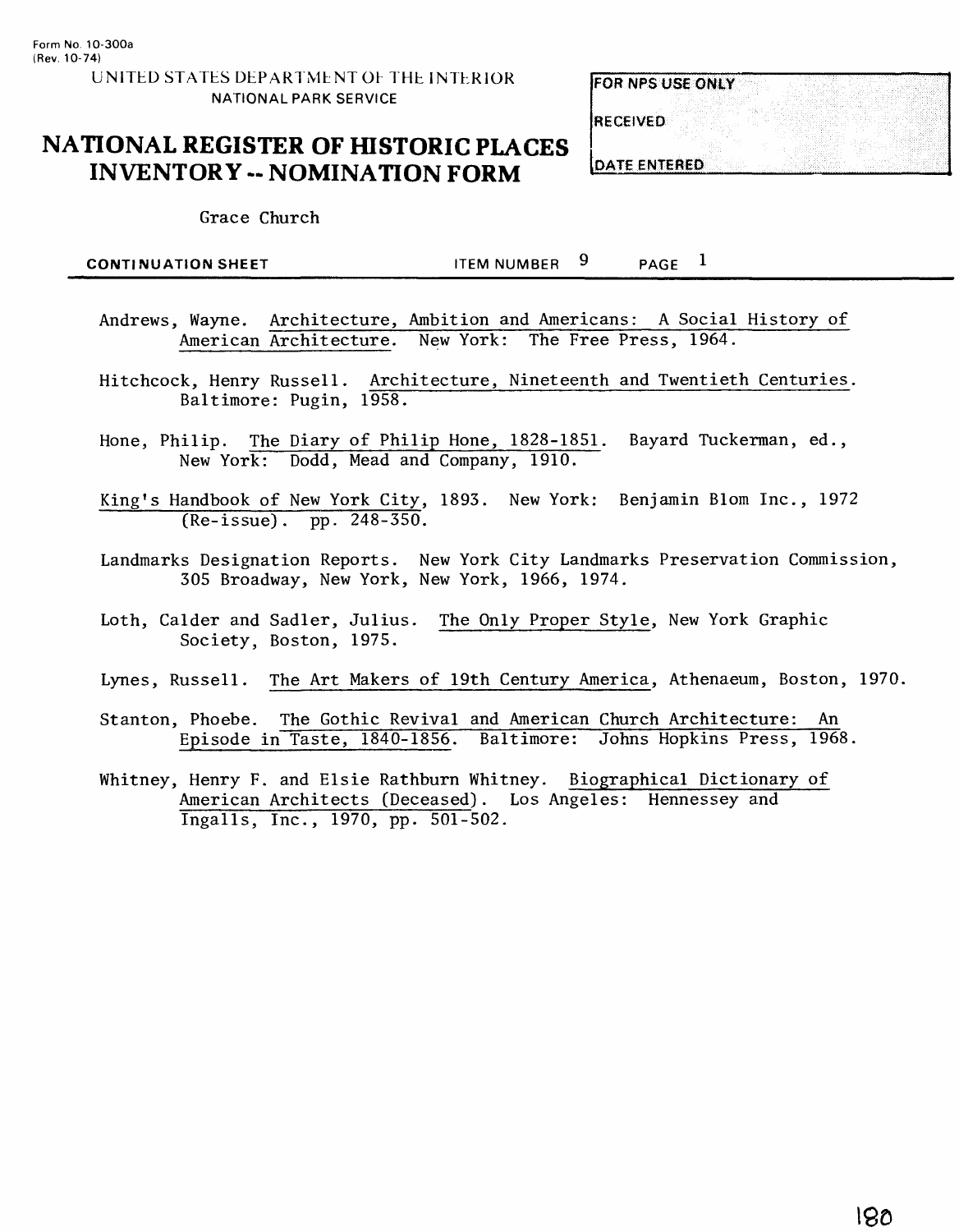#### **UNITED STATES DEPARTMENT OF THE INTERIOR NATIONAL PARK SERVICE**

### **FOR NPS USE ONLY**

**RECEIVED** 

## **NATIONAL REGISTER OF HISTORIC PLACES INVENTORY -- NOMINATION FORM**

**DATE ENTERED** 

| <b>CONTINUATION SHEET</b> | <b>ITEM NUMBER</b> | PAGE |
|---------------------------|--------------------|------|
|                           |                    |      |

### Photographs and Their Descriptions

Location: Grace Church, New York, New York

Photo credit: Sidney Bradford, NFS; N. Y. Landmarks Commission

Photo description: 1. Side View

- 2. Same as above
- 3. Same as above
- 4. Same as above
- 5. Side windows
- 6. Front facade
- 7. Chancery-Grace House
- 8. Same as above
- 9. Same as above
- 10. Same as above
- 11. Same as above